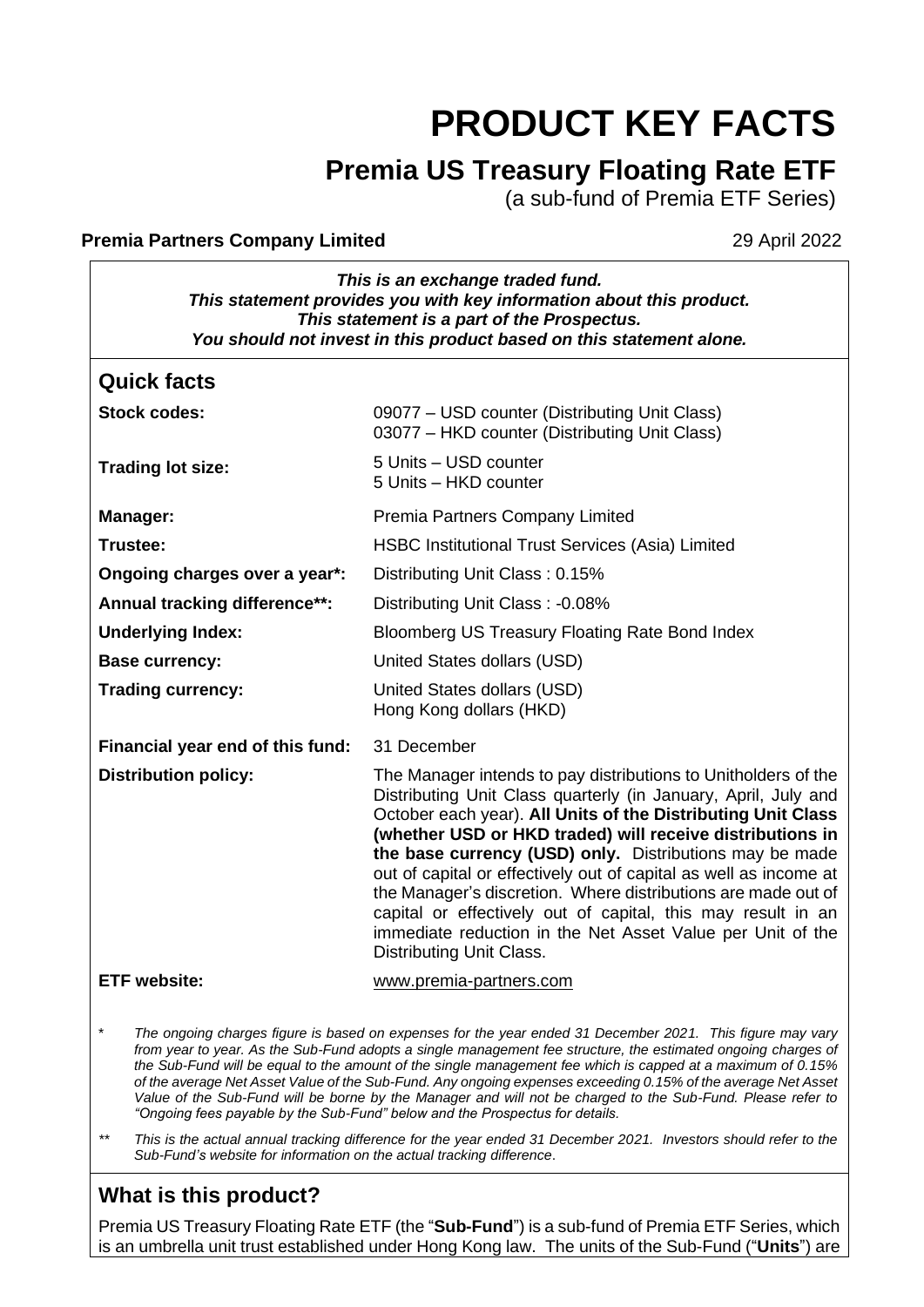listed on The Stock Exchange of Hong Kong Limited (the "**SEHK**"). These Units are traded on the SEHK like listed stocks. The Sub-Fund is a passively managed index tracking exchange traded fund under Chapter 8.6 of the Code on Unit Trusts and Mutual Funds (the "**Code**").

**The Sub-Fund offers both accumulating and distributing classes of units. This statement contains information about the offering of the Distributing Unit Class. Investors should refer to a separate statement for the offering of Accumulating Unit Class.**

# **Objective and investment strategy**

#### **Objective**

The investment objective of the Sub-Fund is to provide investment results that, before fees and expenses, closely correspond to the performance of the Bloomberg US Treasury Floating Rate Bond Index (the "**Index**").

#### **Strategy**

In seeking to achieve the Sub-Fund's investment objective, the Manager will use an optimised representative sampling strategy by investing, directly or indirectly, in a representative sample of the securities in the Index that collectively reflects the investment characteristics of the Index. The Sub-Fund may or may not hold all of the securities that are included in the Index, and may hold Securities which are not included in the Index, provided that these collectively feature a high correlation with the Index.

The Sub-Fund may invest up to 100% of its Net Asset Value directly in Treasury Floating Rate Bonds that are issued by the US government ("**FRNs**").

The Sub-Fund may also invest in money market funds and in cash deposits for cash management purposes although such investments are not anticipated to exceed 5% of the Net Asset Value of the Sub-Fund.

Currently, the Manager has no intention to invest the Sub-Fund in financial derivative instruments (including structured products or instruments) for hedging or non-hedging (i.e. investment) purposes, and will not enter into securities lending transactions, repurchase or reverse repurchase transactions and other similar over-the-counter transactions. The Manager will seek the prior approval of the SFC (to the extent required under applicable regulatory requirements) and provide at least one month's prior notice to Unitholders (or such shorter notice period as may be permitted under applicable regulatory requirements) before the Manager engages in any such investments.

The investment strategy of the Sub-Fund is subject to the investment and borrowing restrictions set out in the Prospectus.

#### **Index**

The Index is designed to measure the performance of FRNs. The Index is rules-based and market capitalization weighted and comprised of FRNs with no minimum maturity that have a minimum amount outstanding of USD 250 million as of the monthly rebalancing date, which falls on the last U.S. business day of each month ("**Index Rebalancing Date**"). FRNs eligible for inclusion in the Index must have an issue date on or before the Index Rebalancing Date. Both the FRNs and the FRNs' coupon and principal payments must be denominated in U.S. dollars. FRNs pay interest rates quarterly until maturity.

The Index methodology was developed by Bloomberg Index Services Limited ("**BISL**" or the "**Index Provider**"), an independent wholly owned subsidiary of Bloomberg L.P. The Manager (and each of its Connected Persons) is independent of the Index Provider.

The Index is a total return market capitalisation weighted index. A total return index calculates the performance of the index constituents on the basis that any dividends or distributions are reinvested after the deduction of any withholding taxes that may apply. The Index is denominated and quoted in USD.

As at 29 March 2022, it comprised 8 constituent securities with float market capitalisation of approximately USD 568.95 billion. The Index was launched on 1 February 2014 with a base level of 100.

You can obtain the most updated list of the constituents of the Index and additional information of the Index from the website of the Index Provider at [www.bloomberg.com.](http://www.bloomberg.com/)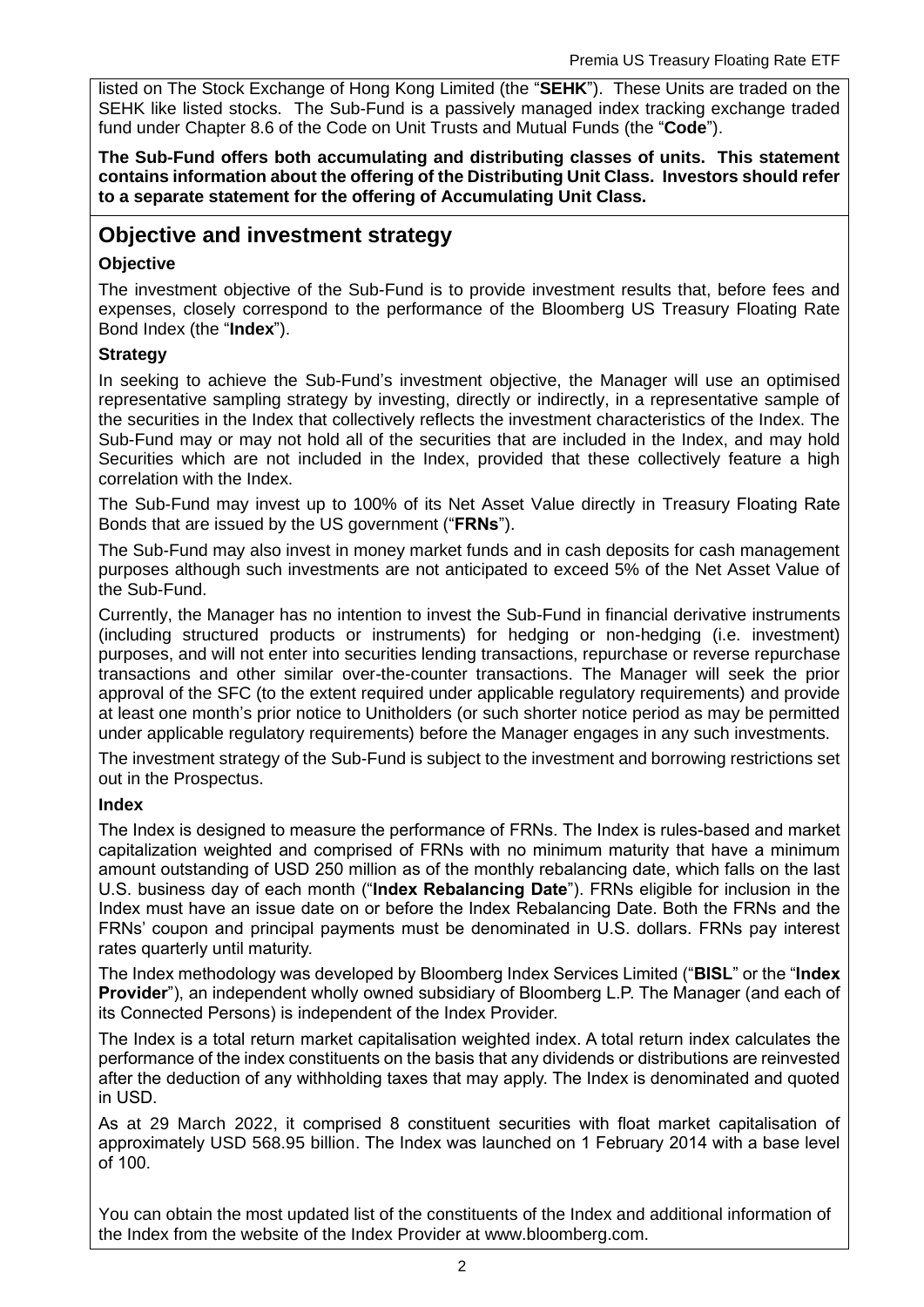#### **Vendor codes** Bloomberg: BTFLTRUU Index

# **Use of derivatives**

The fund will not use derivatives for any purposes.

## **What are the key risks?**

#### **Investment involves risks. Please refer to the Prospectus for details including the risk factors.**

#### **1. General investment risk**

• The Sub-Fund's investment portfolio may fall in value due to any of the key risk factors below and therefore your investment in the Sub-Fund may suffer losses. There is no guarantee of the repayment of principal.

#### **2. Concentration risk / U.S. market concentration risks**

• The Sub-Fund's investments are concentrated in a single country, namely the U.S. and in bonds of a single issuer. The Sub-Fund's value may be more volatile than that of a fund having a more diverse portfolio and may be more susceptible to adverse economic, political, policy, foreign exchange, liquidity, tax, legal or regulatory event affecting the U.S. market. The Sub-Fund's investment in U.S. Treasury securities is not subject to U.S. withholding, income or capital gains tax.

#### **3. Debt securities market risks**

- *Floating Rate Notes risk* Securities with floating rates can be less sensitive to interest rate changes than securities with fixed interest rates, but may decline in value and negatively impact the Sub-Fund's Net Asset Value, particularly if the coupon rates do not rise as much, or as quickly, as comparable market interest rates. This risk is also heightened because floating rate Treasury obligations are new issuances for which a deep and liquid market has not yet developed. As compared to fixed-rate treasury notes of the same maturity, FRNs generally have a lower yield if the interest rate yield curve is downward sloping and a higher yield if the interest rate yield curve is upward sloping. When interest rates are rising, the ability of FRNs to reset to a higher level will result in higher yield as compared to fixed-rate treasury notes for which the coupon rate remain unchanged. Conversely, when interest rates are falling, the coupon rates of FRNs will reset to a lower level, leading to a lower yield and subsequently a decline in the Sub-Fund's income.
- *Income Risk -* The Sub-Fund's income may decline when interest rates fall. This decline can occur because the debt instruments held by the Sub-Fund will have floating, or variable, interest rates.
- *Risk of limited issuance* **-** The issuance of FRNs by the U.S. Treasury is relatively new and the amount of supply is limited. There is no guarantee or assurance that: (i) the Sub-Fund will be able to invest in a desired amount of FRNs, (ii) the Sub-Fund will be able to buy FRNs at a desirable price, (iii) FRNs will continue to be issued by the U.S. Treasury, or (iv) FRNs will be actively traded. Any or all of the foregoing, should they occur, would negatively impact the Sub-Fund.
- *Valuation risk* Valuation of the fund's instruments may involve uncertainties and judgmental determinations. If such valuation turns out to be incorrect, this may affect the Net Asset Value of the Sub-Fund.
- *Interest rate risk* Interest rate risk is the risk that fixed income securities will decline in value because of an increase in interest rates and changes to other factors, such as perception of an issuer's creditworthiness. Funds with higher durations generally are subject to greater interest rate risk. However, FRNs are subject to an interest rate reset on a weekly basis, thereby resulting in a duration of only one week. The Sub-Fund's exposure to interest rate risk is thus generally to a lesser degree than fixed income securities.

#### **4. Credit risk**

• *Credit rating and downgrading risk* – Credit ratings assigned by rating agencies are subject to limitations and do not guarantee the creditworthiness of the security and/or issuer at all times. The credit rating of a debt instrument or its issuer may subsequently be downgraded.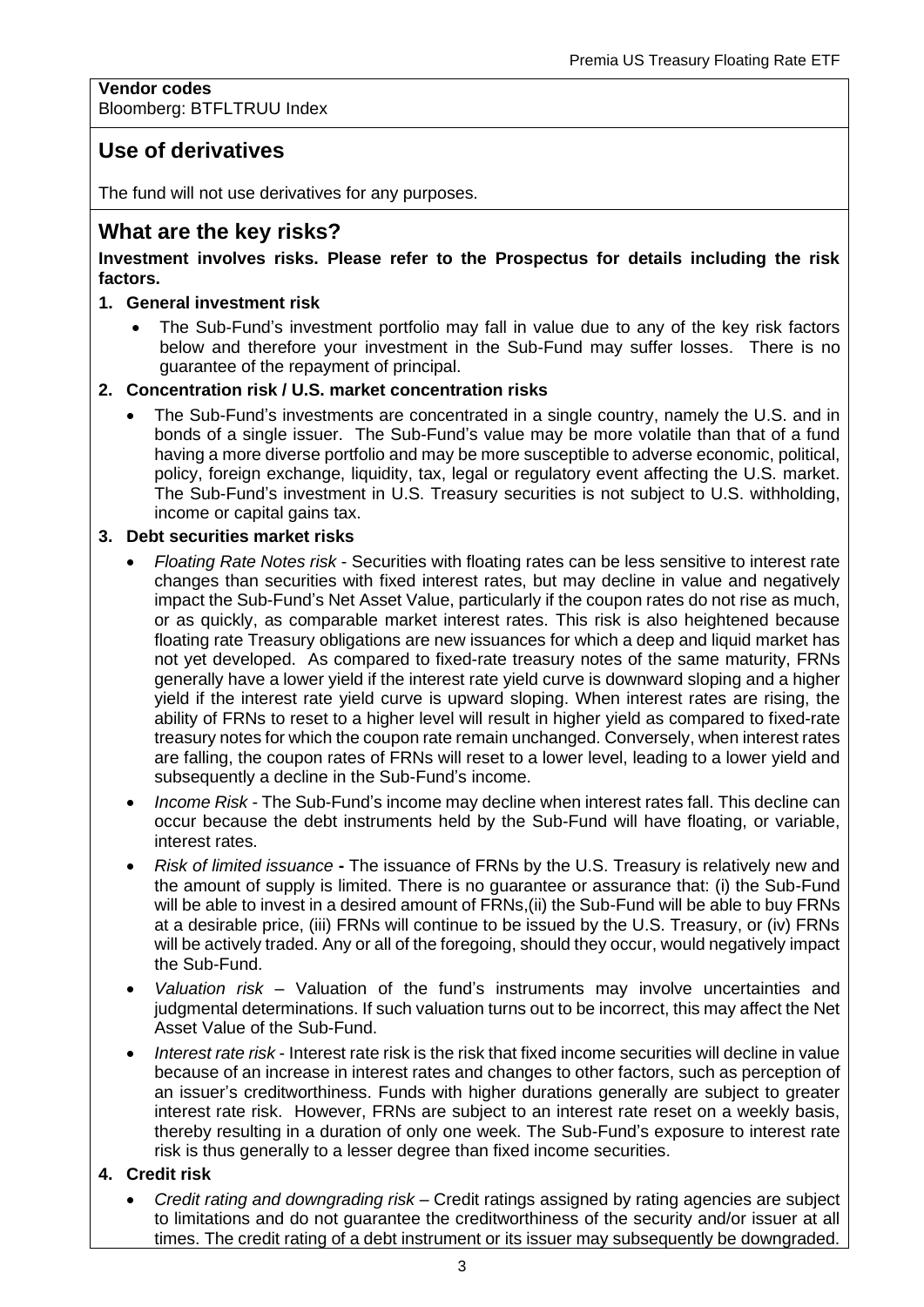In the event of such downgrading, the value of the Sub-Fund may be adversely affected. The Manager may or may not be able to dispose of the debt instruments that are being downgraded.

• *Credit risk and sovereign debt risk* - The financial condition of an issuer of a debt security or other instrument may cause such issuer to default, become unable to pay interest or principal due or otherwise fail to honor its obligations or cause such issuer to be perceived as being in such situations. Further, the Sub-Fund's investment in securities issued or guaranteed by governments may be exposed to political, social and economic risks and may not be able or willing to repay the principal and/or interest when due or may request the Sub-Fund to participate in restructuring such debts.

#### **5. Distributions out of or effectively out of capital risk**

• Payment of dividends out of capital or effectively out of capital amounts to a return or withdrawal of part of an investor's original investment or from any capital gains attributable to that original investment. Any such distributions may result in an immediate reduction in the Net Asset Value per Unit of the Distributing Unit Class of the Sub-Fund.

#### **6. Foreign exchange and other currency distributions risk**

- The Sub-Fund's base currency is in USD but has Units traded in HKD (in addition to USD). Secondary market investors may be subject to additional costs or losses associated with fluctuations in the exchange rates between HKD and the base currency and by changes in exchange rate controls when trading Units in the secondary market.
- Investors should note that all Units of the Distributing Unit Class will receive distributions in the base currency (USD) only. In the event that the relevant Unitholder has no USD account, the Unitholder may have to bear the fees and charges associated with the conversion of such distribution from USD to HKD or any other currency. The Unitholder may also have to bear bank or financial institution fees and charges associated with the handling of the distribution payment. Unitholders are advised to check with their brokers regarding arrangements for distributions.

#### **7. Passive investments risk**

• The Sub-Fund is passively managed and the Manager will not have the discretion to adapt to market changes due to the inherent investment nature of the Sub-Fund. Falls in the Index are expected to result in corresponding falls in the value of the Sub-Fund.

#### **8. Tracking error risk**

The Sub-Fund may be subject to tracking error risk, which is the risk that its performance may not track that of the Index exactly. This tracking error may result from the investment strategy used and/or fees and expenses. The Manager will monitor and seek to manage such risk and minimise tracking error. There can be no assurance of exact or identical replication at any time of the performance of the Index.

#### **9. Trading risks**

- The trading price of Units on the SEHK is driven by market factors such as the demand and supply of Units. Therefore, the Units may trade at a substantial premium or discount to the Sub-Fund's Net Asset Value.
- As investors will pay certain charges (e.g. trading fees and brokerage fees) to buy or sell Units on the SEHK, investors may pay more than the Net Asset Value per Unit when buying Units on the SEHK, and may receive less than the Net Asset Value per Unit when selling Units on the SEHK.

#### **10. Trading hours differences risks**

As the trading platforms on which the Index constituents are traded may be open when Units in the Sub-Fund are not priced, the value of the securities in the Sub-Fund's portfolio may change on days when investors will not be able to purchase or sell the Sub-Fund's Units. Differences in trading hours between the trading platforms on which the Index constituents are traded and the SEHK may also increase the level of premium or discount of the Unit price to Sub-Fund's Net Asset Value.

#### **11. Difference in Distribution Policies**

• The Manager will pay distributions to Unitholders of the Distributing Unit Class but not to Unitholders of the Accumulating Unit Class. Distributions made in respect of the Distributing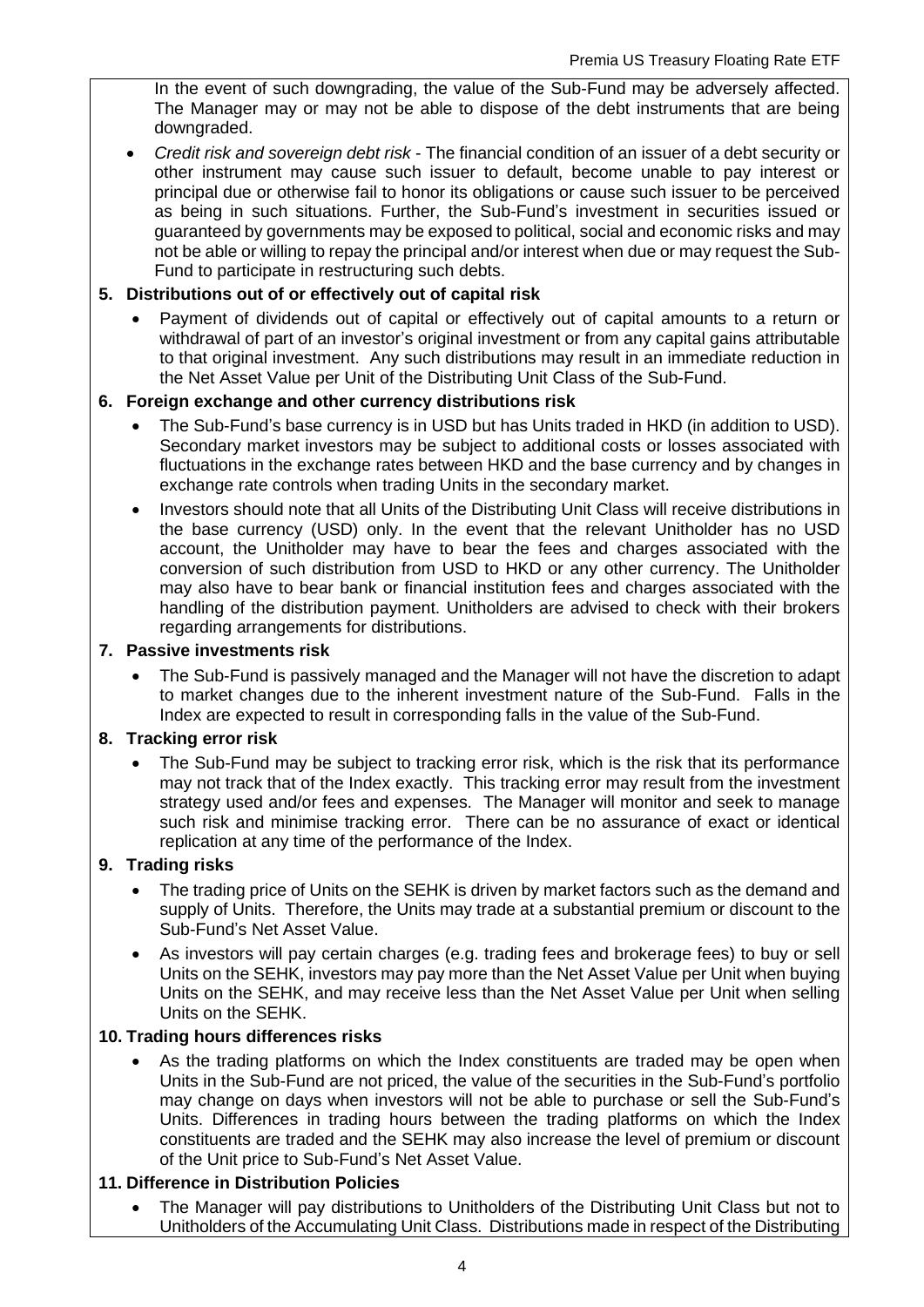Unit Class may result in an immediate reduction in the Net Asset Value per Unit. All income and capital gain received in the Accumulating Unit Class will be reinvested and reflected in the Net Asset Value per Unit. The difference in the distribution policies of the two classes will lead to difference in the Net Asset Value between the two classes.

#### **12. Dual counter risks**

• If there is a suspension of the inter-counter transfer of units between the counters and/or any limitation on the level of services by brokers and CCASS participants, unitholders will only be able to trade their units in one counter only, which may inhibit or delay an investor dealing. The market price of units traded in each counter may deviate significantly. As such, investors may pay more or receive less when buying or selling Units traded in one counter than the equivalent amount in the currency of another counter if the trade of the relevant Units took place on that other counter.

#### **13. Termination risks**

• The Sub-Fund may be terminated early under certain circumstances, for example, where the Index is no longer available for benchmarking or if the size of the Sub-Fund falls below HKD100 million. Investors may not be able to recover their investments and suffer a loss when the Sub-Fund is terminated.

#### **14. Reliance on market maker and liquidity risks**

• Although the Manager will ensure that at least one Market Maker will maintain a market for the Units in each counter, and that at least one Market Maker in each counter gives not less than 3 months' notice prior to terminating the relevant market maker agreement, liquidity in the market for Units may be adversely affected if there is no or only one Market Maker for the Units. There is no guarantee that any market making activity will be effective.

#### **15. Custodian Risk**

• The Sub-Fund's investments may be registered in the name of a sub-custodian where, due to the nature of the laws or market practice of jurisdictions, it is common market practice or not feasible to do otherwise and may be exposed to risk in circumstances whereby the custodian will have no liability. Such investments may not be segregated from the subcustodian's own investments and in the event of default or fraud of such sub-custodian, the Sub-Fund's assets may not be protected and may be irrecoverable by the Sub-Fund.

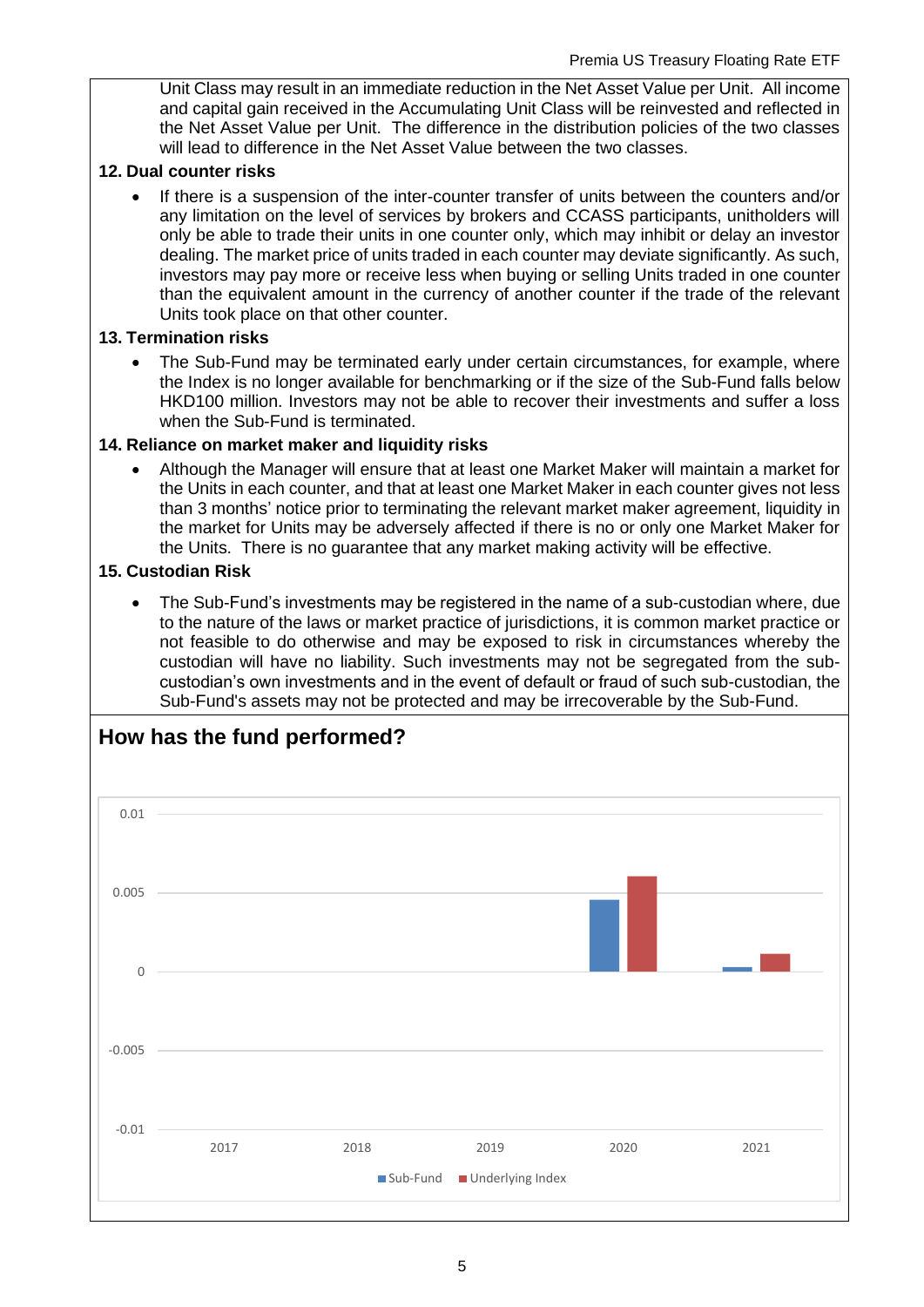- Past performance information is not indicative of future performance. Investors may not get back the full amount invested.
- The computation basis of the performance is based on the calendar year end, NAV-To-NAV, with dividend reinvested.
- These figures show by how much the Sub-Fund increased or decreased in value during the calendar year being shown. Performance data has been calculated in USD including ongoing charges and excluding your trading costs on SEHK.
- Fund launch date: 16 July 2019

# **Is there any guarantee?**

The Sub-Fund does not have any guarantees. You may not get back the amount of money you invest.

# **What are the fees and charges?**

Please refer to the section entitled "Fees and Expenses" of the Prospectus for details of other fees and expenses.

#### **Charges incurred when trading the Sub-Fund on the SEHK**

| <b>Fees</b>                                  | What you pay                                  |
|----------------------------------------------|-----------------------------------------------|
| Brokerage fee                                | Market rates                                  |
| Transaction levy                             | $0.0027\%$ <sup>1</sup> of the trading price  |
| Trading fee                                  | $0.005\%$ <sup>2</sup> of the trading price   |
| Financial Reporting Council transaction levy | $0.00015\%$ <sup>3</sup> of the trading price |
| Stamp duty                                   | Nil                                           |
| Inter-counter transfer fee                   | HKD5 per instruction $4$                      |

*<sup>1</sup> Transaction levy of 0.0027% of the trading price of the Units, payable by each of the buyer and the seller.*

<sup>2</sup> *Trading fee of 0.005% of the trading price of the Units, payable by each of the buyer and the seller.*<br><sup>2</sup> *Financial Penerting Council transaction low of 0.00015% of the trading price of the Unite pouch!* 

*<sup>3</sup> Financial Reporting Council transaction levy of 0.00015% of the trading price of the Units, payable by each of the buyer and the seller from 1 January 2022.*

*<sup>4</sup>HKSCC will charge each CCASS participant a fee of HKD5 per instruction for effecting an inter-counter transfer between one counter and another counter. Investors should check with their brokers regarding any additional fees.*

#### **Ongoing fees payable by the Sub-Fund**

The following expenses will be paid out of the Sub-Fund. They affect you because they reduce the Net Asset Value of the Sub-Fund which may affect the trading price.

| <b>Fees</b>                        | Annual rate (as a % of the Sub-Fund's value) |
|------------------------------------|----------------------------------------------|
| Management fee*                    | 0.15%                                        |
| Trustee fee                        | Included in the management fee               |
| Performance fee                    | Nil                                          |
| Administration and custody<br>fees | Included in the management fee               |

*\* The management fee is a single flat fee to cover all of the Sub-Fund's fees, costs and expenses (and its due proportion of any costs and expenses of the Trust allocated to it). The ongoing charges of the Sub-Fund is equal to the amount of the single management fee which is capped at a maximum of 0.15% of the average Net Asset Value of the Sub-Fund. Any increase or removal of the cap is subject to the prior approval of the SFC and one month's prior notice to Unitholders. Please refer to the Prospectus for details.*

#### **Other fees**

You may have to pay other fees when dealing in the Units of the Sub-Fund.